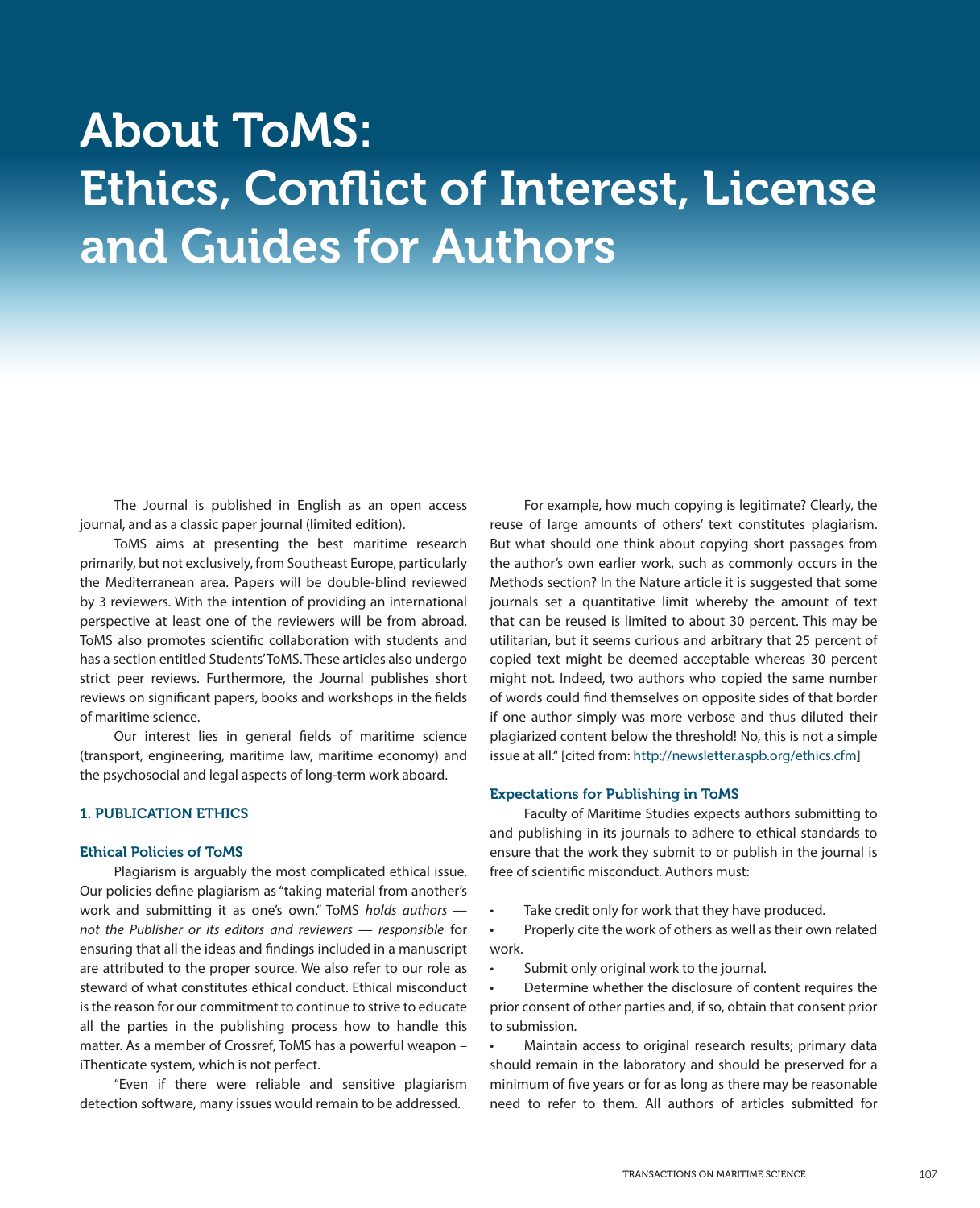publication assume full responsibility, within the limits of their professional competence, for the accuracy of their paper. Instances of possible scientific misconduct related to papers submitted to or published in the ToMS will be addressed by following the procedure outlined below.

# 2. CONFLICT OF INTEREST

The authors, reviewers and other participant are obligated to clearly state possible conflict of interest. Editor-in-chief, senior editor and/or executive editors board decide on actions based on conflict of interest (COI).

## **Editors' Duty**

Disclosure and Conflicts of Interest: The editor cannot use unpublished materials, disclosed in submitted manuscript for his/ her own research, without prior written consent of the author(s).

If author(s) of submitted paper is a member of editorial board or editor-in-chief, the submission, review and decision process is carried by the highest ranking editor who is not the author.

## **Reviewers' Duty**

All reviewers should have no conflict of interest with respect to the research, the authors and/or the funding bodies.

## 3. MALPRACTICE

# **Procedure for addressing allegations of scientific misconduct or other ethical violations**

Scientific misconduct in publishing includes but is not limited to:

- Data manipulation:
- Data falsification:
- Fraud: fabricating a report of research or suppressing or altering data;
- Duplicate publication;
- Plagiarism and
- Self-plagiarism.

# **Procedure for handling allegations of misconduct**

All allegations of scientific misconduct or ethical violation will be referred to the editor for research integrity or to the editorin-chief. All allegations should be made in writing.

Editor for research integrity will report the case in the meeting of the Editorial board and recommend the actions in 30 days.

Except redraw of the paper, punishment could be inclusion in the black list of the journal and prohibition of further publishing in ToMS.

#### **Submission declaration**

Submission of an article implies that the work described has not been published previously (except in the form of an abstract or as part of a published lecture or academic thesis or as an electronic preprint), that it is not under consideration for publication elsewhere, that its publication is approved by all authors and tacitly or explicitly by the responsible authorities where the work was carried out, and that, if accepted, it will not be published elsewhere including electronically in the same form, in English or in any other language, without the written consent of the copyright-holder.

# 4. OPEN ACCESS LICENSE

Articles are freely available to both subscribers and the wider public with permitted reuse.

All articles published Open Access will be immediately and permanently free for everyone to read and download. Permitted reuse is defined by Creative Commons Attribution (CC BY) license, which: lets others distribute and copy the article, to create extracts, abstracts, and other revised versions, adaptations or derivative works of or from an article (such as a translation), to include in a collective work (such as an anthology), to text or data mine the article, even for commercial purposes, as long as they credit the author(s), do not represent the author as endorsing their adaptation of the article, and do not modify the article in such a way as to damage the author's honor or reputation.

For further details see the Creative Commons website.

# 5. PUBLICATION ETHICS AND MALPRACTICE **STATEMENT**

Unethical behavior is unacceptable and Transactions on Maritime Science does not tolerate plagiarism in any form. Authors who submit articles affirm that manuscript contents are original. Furthermore, authors' submission also implies that the manuscript has not been published previously in any language, either fully or partly, and is not currently submitted for publication elsewhere. Editors, authors, and reviewers, within the Transactions on Maritime Science are to be fully committed to good publication practice and accept the responsibility for fulfilling the following duties and responsibilities, as set by the COPE Code of Conduct for Journal Editors (http:// publicationethics.org/resources/guidelines).

# 5.1. Duties of the Authors

**Reporting Standards:** Authors should accurately present their original research, as well as objectively discuss its significance. Manuscripts are to be edited in accordance to the submission guidelines of the proceedings.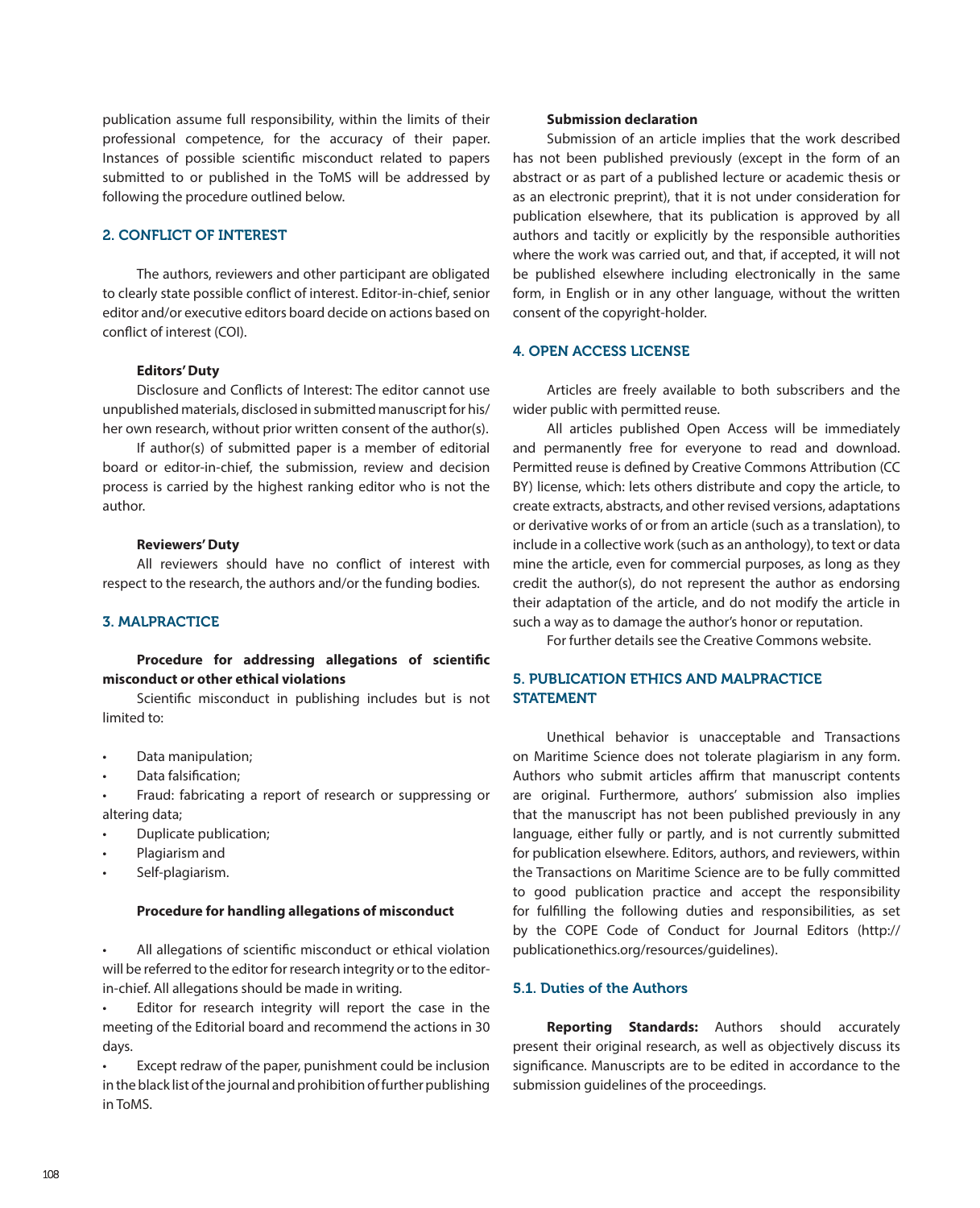**Originality:** Authors must ensure that their work is entirely original.

**Multiple, Redundant, or Concurrent Publications:**  Authors should not concurrently submit the same manuscript for publishing to other journals, or conference proceedings. It is also expected that the author(s) will not publish redundant manuscripts, or manuscripts describing the sameresearch in several publishing venues, after the initial manuscript has been accepted for publication.

**Acknowledgement of Sources:** Author(s) should acknowledge all sources of data used in the research and cite publications that have influenced their research.

**Authorship of the Paper:** Authorship should be limited only to those who have made a significant contribution to conceiving, designing, executing and/or interpreting the submitted study. All those who have significantly contributed to the study should be listed as co-authors. The corresponding author should also ensure that all the authors and co-authors have seen and approved the final submitted version of the manuscript and their inclusion as co-authors.

**Data Access and Retention:** Authors should retain raw data related to their submitted paper, and must provide it for editorial review, upon request of the editor.

**Disclosure of Financial Support:** All sources of financial support, if any, should be disclosed.

**Fundamental errors in published works:** When an author discovers a significant error or inaccuracy in his/her submitted manuscript, the author must immediately notify the editor.

# 5.2. Duties of Reviewers

**Confidentiality:** Manuscript reviewers, the editor and the editorial staff must not disclose any information regarding submitted manuscripts. All submitted manuscripts are to be treated as privileged information.

**Acknowledgement of Sources:** Reviewers of manuscripts must ensure that authors have acknowledged all sources of data used in the research. Any similarity or overlap between the considered manuscripts, or with any other published paper, which is in personal knowledge of reviewer, must be immediately brought to the editor's notice.

**Standards of Objectivity:** Review of submitted manuscripts will be conducted objectively. The reviewers shall express their views clearly, with supporting arguments.

**Promptness:** If a reviewer believes it is not possible for him/her to review the research reported in a manuscript within the designated guidelines, or within stipulated time, he/she should notify the editor, so that the accurate and timely review can be ensured...

**Conflict of Interest:** All reviewers should have no conflict of interest with respect to the research, the authors and/or the

funding bodies.

# 5.3. Duties of the Editor

**Publication Decisions:** Based on the editorial board's review, the editor can accept or reject the manuscript or can send it for modifications.

**Review of Manuscripts:** The editor ensures that each manuscript is initially evaluated by the editor, who may make use of appropriate means, to examine the originality of the contents of the manuscript. After the manuscript passes this test, it is forwarded to two reviewers for double-blind peer review, and each of whom will make a recommendation to publish the manuscript in its present form or to modify or to reject it. The review period will be no more than30 days.

**Fair Review:** The editor ensures that each manuscript received is evaluated on its intellectual content without regard to authors' sex, gender, race, religion, citizenship, etc.

**Confidentiality:** The editor must ensure that information regarding manuscripts submitted by the authors is kept confidential.

**Disclosure and Conflicts of Interest:** The editor cannot use unpublished materials, disclosed in submitted manuscript for his/her own research, without prior written consent of the author(s).

## 6. GUIDELINES FOR AUTHORS

The Journal is published in English as an open access journal, and as a classic paper journal (limited edition).

ToMS aims at presenting the best maritime research primarily, but not exclusively, from Southeast Europe, particularly the Mediterranean area. Papers will be double-blind reviewed by 3 reviewers. With the intention of providing an international perspective at least one of the reviewers will be from abroad. ToMS also promotes scientific collaboration with students and has a section entitled Students' ToMS. These articles also undergo strict peer reviews. Furthermore, the Journal publishes short reviews on significant papers, books and workshops in the fields of maritime science.

Our interest lies in general fields of maritime science (transport, engineering, maritime law, maritime economy) and the psychosocial and legal aspects of long-term work aboard.

#### 6.1. Before you Begin

## 6.1.1. Ethics in publishing

For information on Ethics in publishing and Ethical guidelines for journal publication see Publication Ethics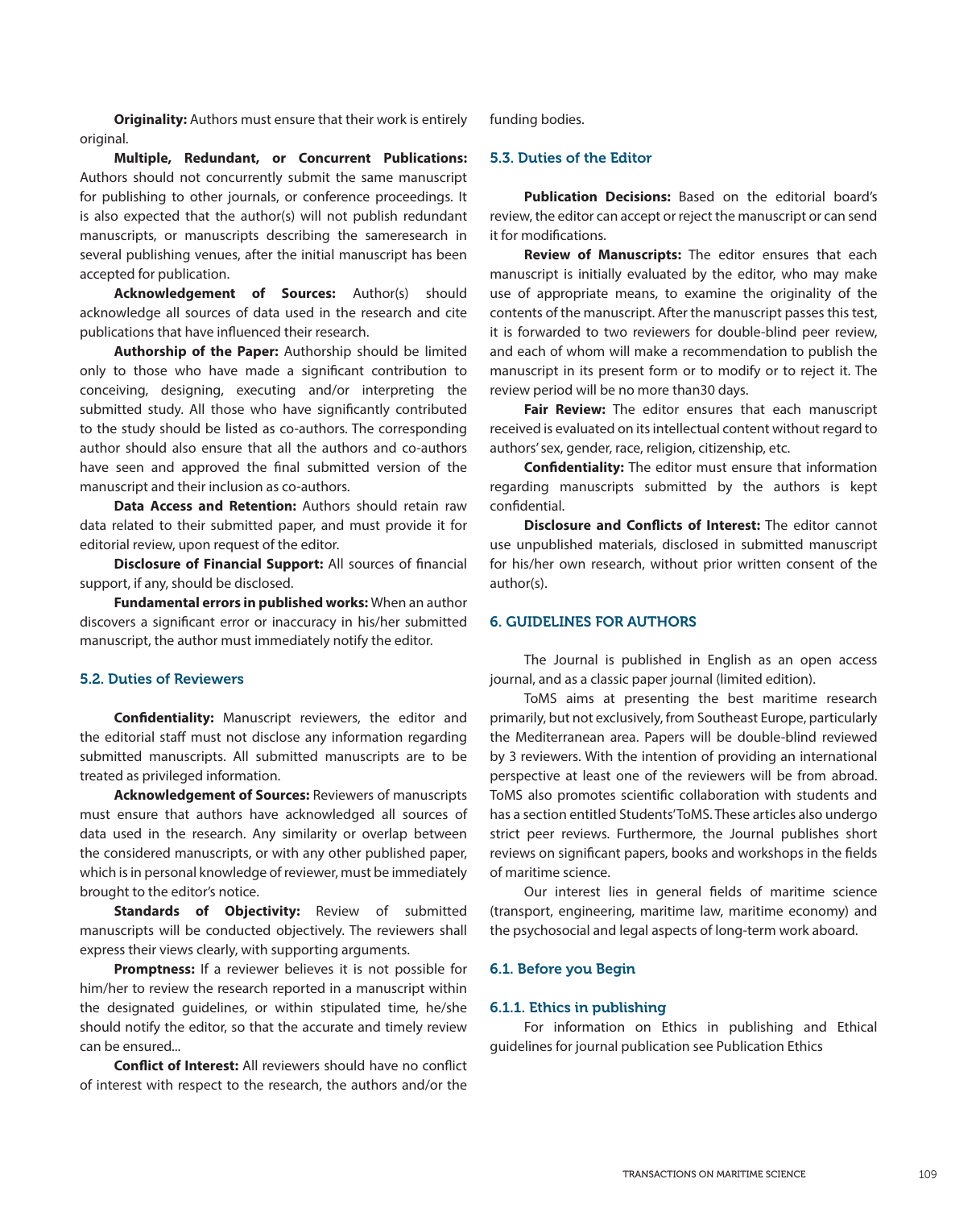## 6.1.2. Conflict of interest

All authors are requested to disclose any actual or potential conflict of interest including any financial, personal or other relationships with other people or organizations within three years of beginning the submitted work that could inappropriately influence, or be perceived to influence, their work.

## 6.1.3. Submission declaration

Submission of an article implies that the work described has not been published previously (except in the form of an abstract or as part of a published lecture or academic thesis or as an electronic preprint), that it is not under consideration for publication elsewhere, that its publication is approved by all authors and tacitly or explicitly by the responsible authorities where the work was carried out, and that, if accepted, it will not be published elsewhere including electronically in the same form, in English or in any other language, without the written consent of the copyright-holder.

## 6.1.4. Changes to authorship

This policy concerns the addition, deletion, or rearrangement of author names in the authorship of accepted manuscripts:

Before the accepted manuscript is published in an online issue: Requests to add or remove an author, or to rearrange the author names, must be sent to the Journal Manager from the corresponding author of the accepted manuscript and must include:

a. the reason the name should be added or removed, or the author names rearranged and

b. written confirmation (e-mail, fax, letter) from all authors that they agree with the addition, removal or rearrangement. In the case of addition or removal of authors, this includes confirmation from the author being added or removed. Requests that are not sent by the corresponding author will be forwarded to the Journal Editors and to the corresponding author, who must follow the procedure as described above.

# Note that:

- publication of the accepted manuscript in an online issue is suspended until authorship has been agreed.

After the accepted manuscript is published in an online issue:

Any requests to add, delete, or rearrange author names in an article published in an online issue will follow the same policies as noted above and result in a corrigendum.

#### 6.1.5. Copyright

Upon acceptance of an article, authors will be asked to

complete an 'Exclusive License Agreement'. Permitted reuse of open access articles is determined by the Journal Open Source License (CC-BY).

## 6.1.6. Role of the funding source

You are requested to identify who provided financial support for the conduct of the research and/or preparation of the article and to briefly describe the role of the sponsor(s), if any, in study design; in the collection, analysis and interpretation of data; in the writing of the report; and in the decision to submit the article for publication. If the funding source(s) had no such involvement then this should be stated.

#### 6.1.7. Open access

Articles are freely available to both subscribers and the wider public with permitted reuse. All articles published Open Access will be immediately and permanently free for everyone to read and download. Permitted reuse is defined by following Creative Commons user license:

Creative Commons Attribution (CC BY): lets others distribute and copy the article, to create extracts, abstracts, and other revised versions, adaptations or derivative works of or from an article (such as a translation), to include in a collective work (such as an anthology), to text or data mine the article, even for commercial purposes, as long as they credit the author(s), do not represent the author as endorsing their adaptation of the article, and do not modify the article in such a way as to damage the author's honor or reputation. For further details see the Creative Commons website.

# 6.2. Guidelines for Authors: Manuscript Preparation and Submission

## 6.2.1. Organization of the manuscript

#### **First (title) page**

The first page should carry:

a. the paper title;

b. full names (first name, middle – name initials, if applicable), and last names of all authors;

c. names of the department(s) and institution(s) to which the work should be attributed. If authors belong to several different institutions, superscript digits should be used to relate the authors' names to respective institutions. Identical number(s) in superscripts should follow the authors names and precede the institution names;

d. the name, mailing address and e-mail of the corresponding authors;

e. source(s) of research support in the form of financial support, grants, equipment or all of these.

#### **Last page**

The last page should carry: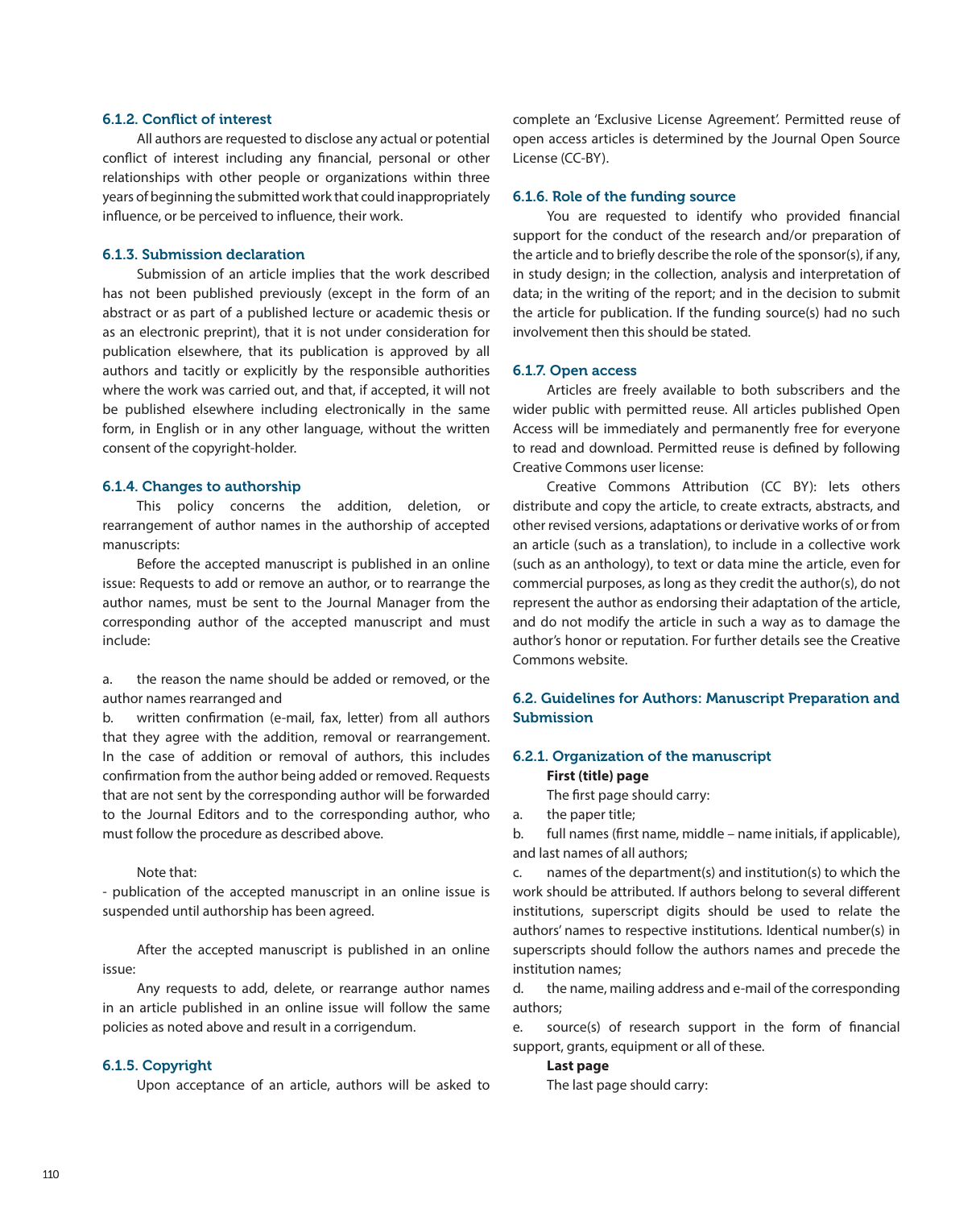## a. ethical approval, if required;

b. authors' declarations on their contributions to the work described in the manuscript, their potential competing interests, and any other disclosures. Authors should disclose any commercial affiliations as well as consultancies, stock or equity interests, which could be considered a conflict of interest. The details of such disclosures will be kept confidential but ToMS urges the authors to make general statements in the Acknowledgement section of the manuscript.

c. a list of abbreviations used in the paper (if necessary);

# **Other pages**

Each manuscript should follow this sequence:

- title page;
- abstract:

text (Introduction, Methods, Results, Conclusions/ Discussion);

- • acknowledgments;
- references:

tables (each table complete with title and footnotes on a separate page);

figures and figure legends, and the last page.

# 6.2.2. Text organization and style

## 6.2.2.1. Abstract

The second page should contain the Abstract. ToMS requires that the authors prepare a structured abstract of not more than 250 words. The abstract should include (at least) four sections: Aims, Methods, Results, and Conclusion, not necessarily separated.

*Aim*. State explicitly and specifically the purpose of the study.

*Methods*. Concisely and systematically list the basic procedures, selection of study participants or laboratory/ experimental/simulation setup, methods of observation (if applicable) and analysis.

*Results*. List your primary results without any introduction. Only essential statistical significances should be added in brackets. Draw no conclusions as yet: they belong in to the next section.

*Conclusion*. List your conclusions in a short, clear and simple manner. State only those conclusions that stem directly from the results shown in the paper. Rather than summarizing the data, conclude from them.

# 6.2.2.2. Main text

Do not use any styles or automatic formatting. All superscripts or subscripts, symbols and math relations should be written in MathType or Equation editor.

### **Introduction**

The author should briefly introduce the problem, particularly emphasizing the level of knowledge about the problem at the beginning of the investigation. Continue logically, and end with a short description of the aim of the study, the hypothesis and specific protocol objectives. Finish the section stating in one sentence the main result of the study.

# **Results**

Key rules for writing the Results section are:

a. the text should be understandable without referring to the respective tables and figures, and vice versa;

b. however, the text should not simply repeat the data contained in the tables and figures; and

c. the text and data in tables and figures should be related to the statements in the text by means of reference marks.

Thus, it is best to describe the main findings in the text, and refer the reader to the tables and figures, implying that details are shown there. The formulations such as "It is shown in Table 1 that the outcome of Group A was better than that of Group B" should be replaced by "The outcome of Group A was better than that of Group B (Table 1)."

The need for brevity should not clash with the requirement that all results should be clearly presented.

# **Discussion/Conclusions**

The discussion section should include interpretation of study findings in the context of other studies reported in the literature. This section has three main functions:

a. assessment of the results for their validity with respect to the hypothesis, relevance of methods, and significance of differences observed;

b. comparison with the other findings presented in the relevant literature; and

c. assessment of the outcome's significance for further research.

Do not recapitulate your results, discuss them!

# 6.2.2.3. Tables

Information on significance and other statistical data should preferably be given in the tables and figures. Tables should not contain only statistical test results. Statistical significances should be shown along with the data in the text, as well as in tables and figures.

Tables should bear Arabic numerals. Each table should be put on a separate page. Each table should be self-explanatory, with an adequate title (clearly suggesting the contents), and logical presentation of data. The title should preferably include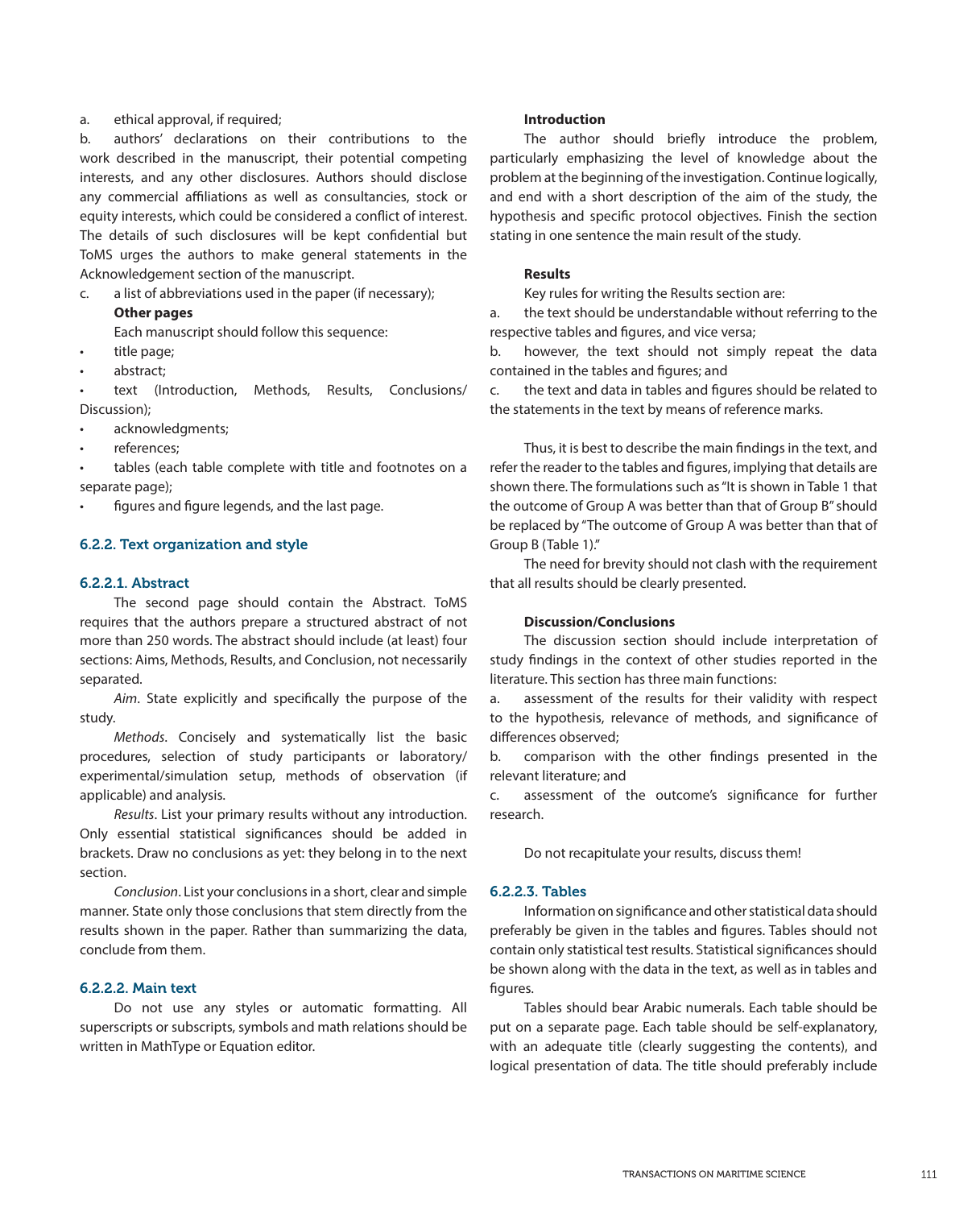the main results shown in the table. Use tables in order to present the exact values of the data that cannot be summarized in a few sentences in the text.

Avoid repetitive words in the columns: these should be abbreviated, and their explanations given in the footnotes. Present data either in a table or a figure.

Each column heading for numerical data given should include the unit of measurement applied to all the data under the heading. Choose suitable SI units.

Place explanatory matter in footnotes, not in the heading.

Explain in footnotes all nonstandard abbreviations that are used in each table.

# 6.2.2.4. Figures

Figures should be numbered in sequence with Arabic numerals. Legends to figures should be listed on a separate page, in consecutive order. Minimum resolution for all types of graphics is 300 dpi and 600 dpi is recommended. The legend of a figure should contain the following information:

a. the word "Figure", followed by its respective number;

b. figure title containing major finding (e.g. Manuscripts which follow Guidelines for Authors had higher acceptance rate, and not Relationship with manuscripts style and their acceptance rate).

Use simple symbols, like closed and open circles, triangles and squares. Different types of connecting lines can be used. The meanings of symbols and lines should be defined in the legend.

Each axis should be labeled with a description of the variable it represents.

Only the first letter of the first word should be capitalized. The labeling should be parallel with the respective axis. All units should be expressed in SI units and parenthesized. Make liberal use of scale markings.

Graphs, charts, titles, and legends in accepted manuscripts will be edited according to ToMS style and standards prior to publication.

Preferred format for graphs or charts is xls. Graphs and charts saved as image (raster) files such as JPG, TIF, or GIF and imported or copied/pasted into Word or Power Point are not acceptable.

The resolution for photographic images should be at least 300 dpi, and minimum image width should be 6 cm. Please submit files in RGB format. For published manuscripts, image files will be posted online in their original RGB format, maintaining the full color of your original files. Note that we will still need to convert all RGB files to CMYK for printing on paper and color shifts may occur in conversion. You will not receive a CMYK proof. You can view an approximation of print results by converting to CMYK in Adobe® Photoshop® or Adobe® Illustrator®.

#### 6.2.2.5. Authorship statement

All contributing authors must fill out and sign these statements and submit them to the Editorial Office. Accepted manuscripts will not be published until signed statements from all authors have been received.

#### 6.2.2.6. Acknowledgments

Technical help, critical reviews of the manuscript and financial or other sponsorship may be acknowledged. Do not acknowledge paid services, e.g. professional translations into English.

## 6.2.2.7. References

References cited in the manuscript are listed in a separate section immediately following the text. The authors should verify all references. Usage of DOIs is mandatory.

Examples of citation in text:

It is well known fact (Strang and Nquyen, 1997; Antoniou, 2006) that FT is not an appropriate tool for analyzing nonstationary signals since it loses information about time domain.

First group of authors (Vetterli and Gall, 1989) proposed Multiresolution Signal Analysis (MRA) technique or pyramidal algorithm. Second group (Crochiere et al., 1975; Crochiere and Sambur, 1977) proposed subband coding algorithm. Legal acts are cited as in example: The Constitution of the Republic of Croatia (Constitution of the Republic of Croatia, 2010) is the main legal source for this subject matter, as well as any other subject matter relating to the Croatian legal system. References from the Web are cited in the text as (Author(s) last name, year of origin if known (year of accessed in other cases). If the author is unknown, such as in case of company web page, instead of author's name, title of the web page is used.

Examples for reference section:

#### Journals

Petrinović, R., Wolff, V. S., Mandić, N. and Plančić, B., (2013), International Convention on the Removal of Wrecks, 2007. – a New Contribution to the Safety of Navigation and Marine Environment Protection, Transaction on Maritime Science, 2(1), pp. 49-55., https://doi.org/10.7225/toms.v02.n01.007

Pennec, E. and Mallat, S., (2005), Sparse Geometric Image Representations with Bandelets, IEEE Transactions on Image Processing, 14(4), pp. 423 – 438., https://doi.org/10.1109/TIP.2005.843753

#### Web links

Donoho, D., Duncan, M. R., Huo, X. and Levi, O., (1999), Wavelab, available at: http:// www.stat.stanford.edu /\_wavelab/, [accessed 12 August 2011.].

Unknown, Wavelab, available at: http://www.stat.stanford.edu /\_wavelab/, [accessed 12 August 2011.].

ToMS home page, available at: http://www.toms.com.hr, [accessed 12 July 2012.].